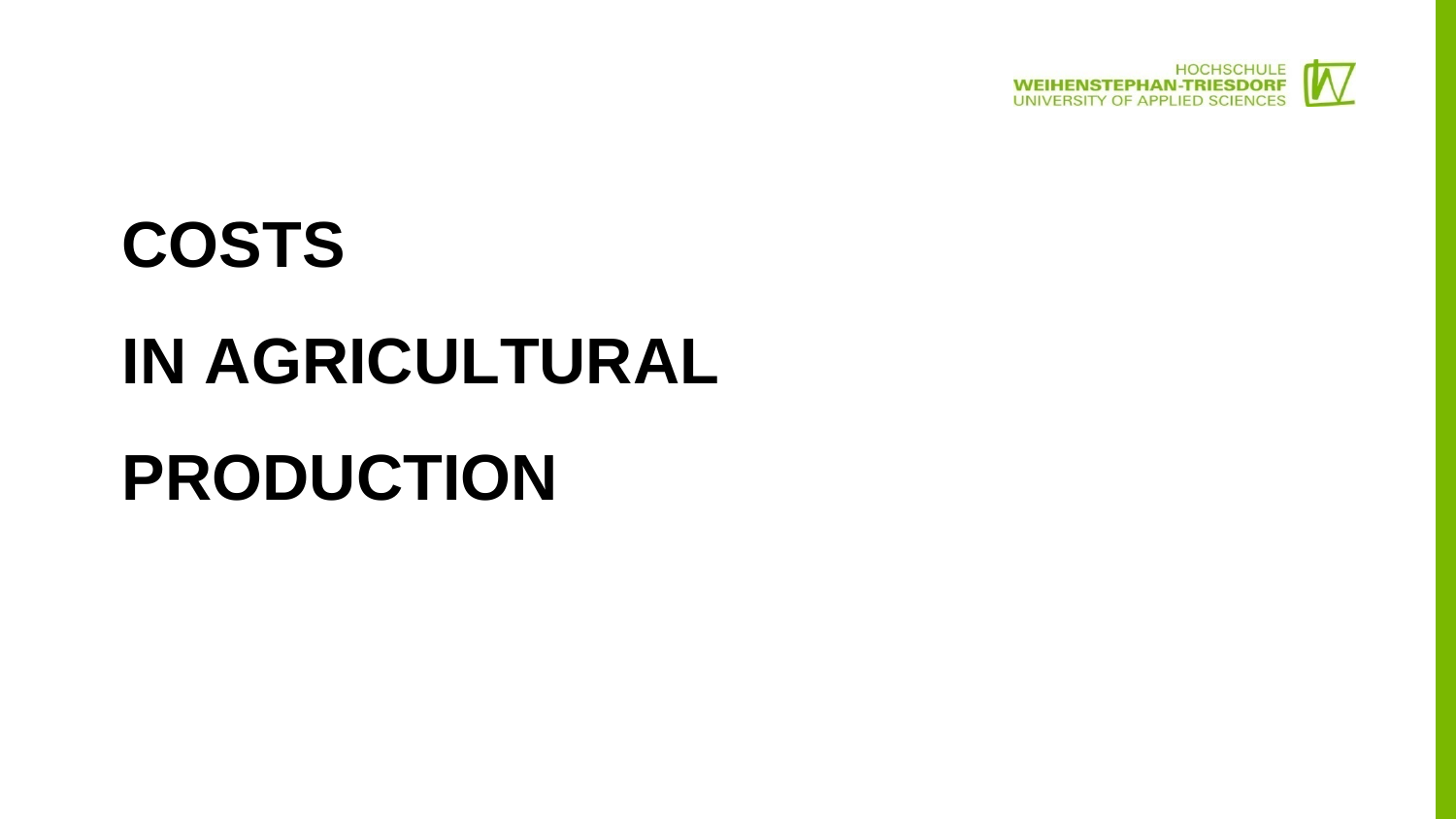# **Costs in agricultural production**



**Consumption of non-durable means of production (materials)** 

 **such as animal feed, fertilizer, diesel, …etc.**

**Usage of durable/ long-lasting/ multi-annual means of production**

 **such as machinery, buildings, facilities**

### **Work**

 **Paid workers (usually employed workers) – wage expenses unpaid workers (usually family workers) - imputed wages (opportunity costs)**

### **Services**

 **for external execution of work (i.e. contractor for agricultural services, accounting services, services for grain drying…)**

## **Capital Land**

 **Debt capital – interest expenses leased land – leasing expenses Equity capital – imputed interest (opportunity costs) owned land – imputed leasing** 

#### **Other costs**

 **for example insurances, taxes**

**expenses (opportunity costs)**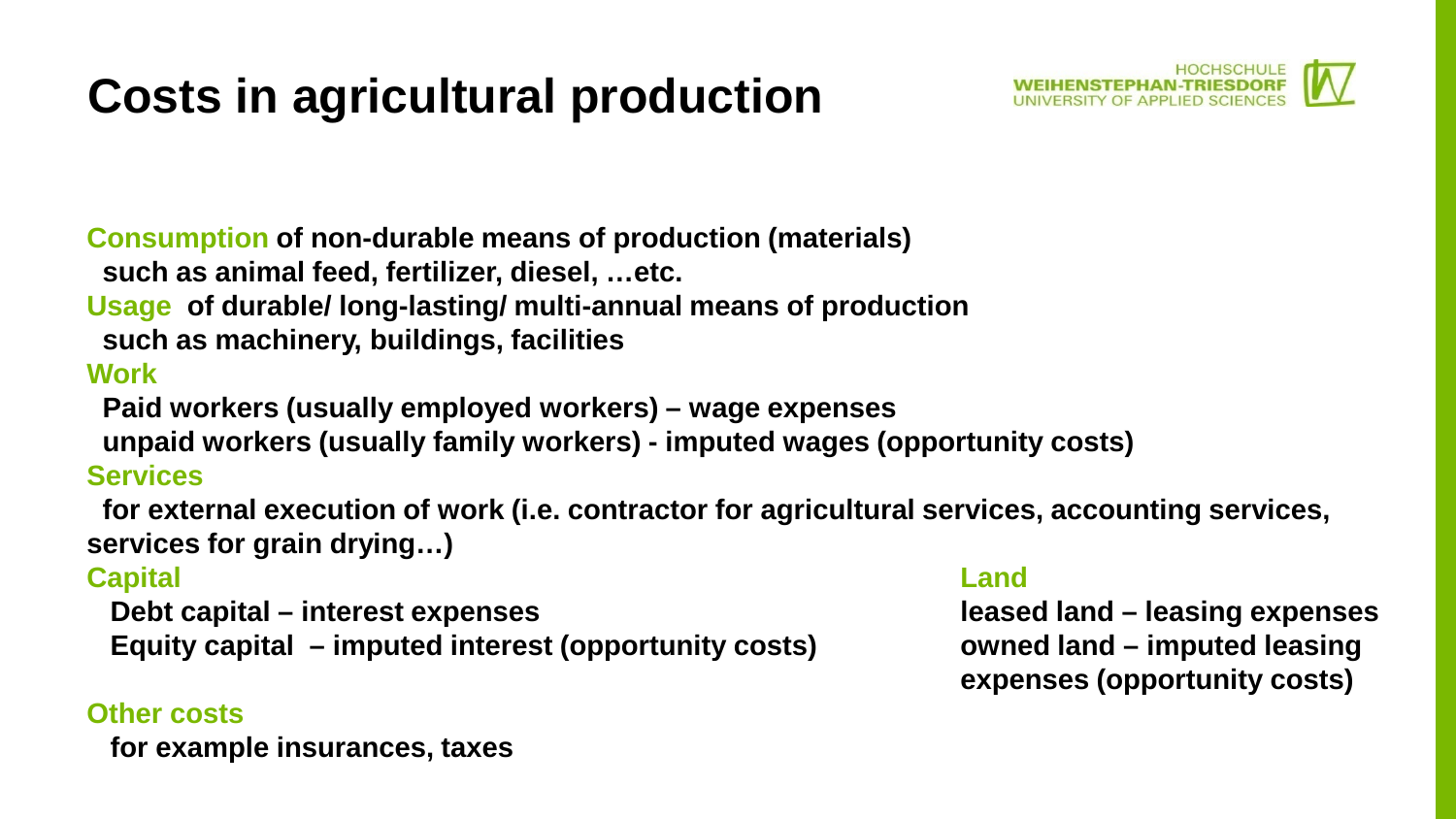

**Overhead costs** are costs for production factors which are (in a wider sense), used by several production processes (production branches) and therefore cannot be directly allocated to a certain production branch; this is usually the case with costs for land, most of the buildings, permanent family workers and employees, as well as part of the machinery and equipment. Costs which can be directly attributed to a group of production processes are described as cost center overheads.

**Special costs** are directly or indirectly attributable to a product (production branch or -process) for example costs for seed, fertilizers, concentrated feed, special machinery, special buildings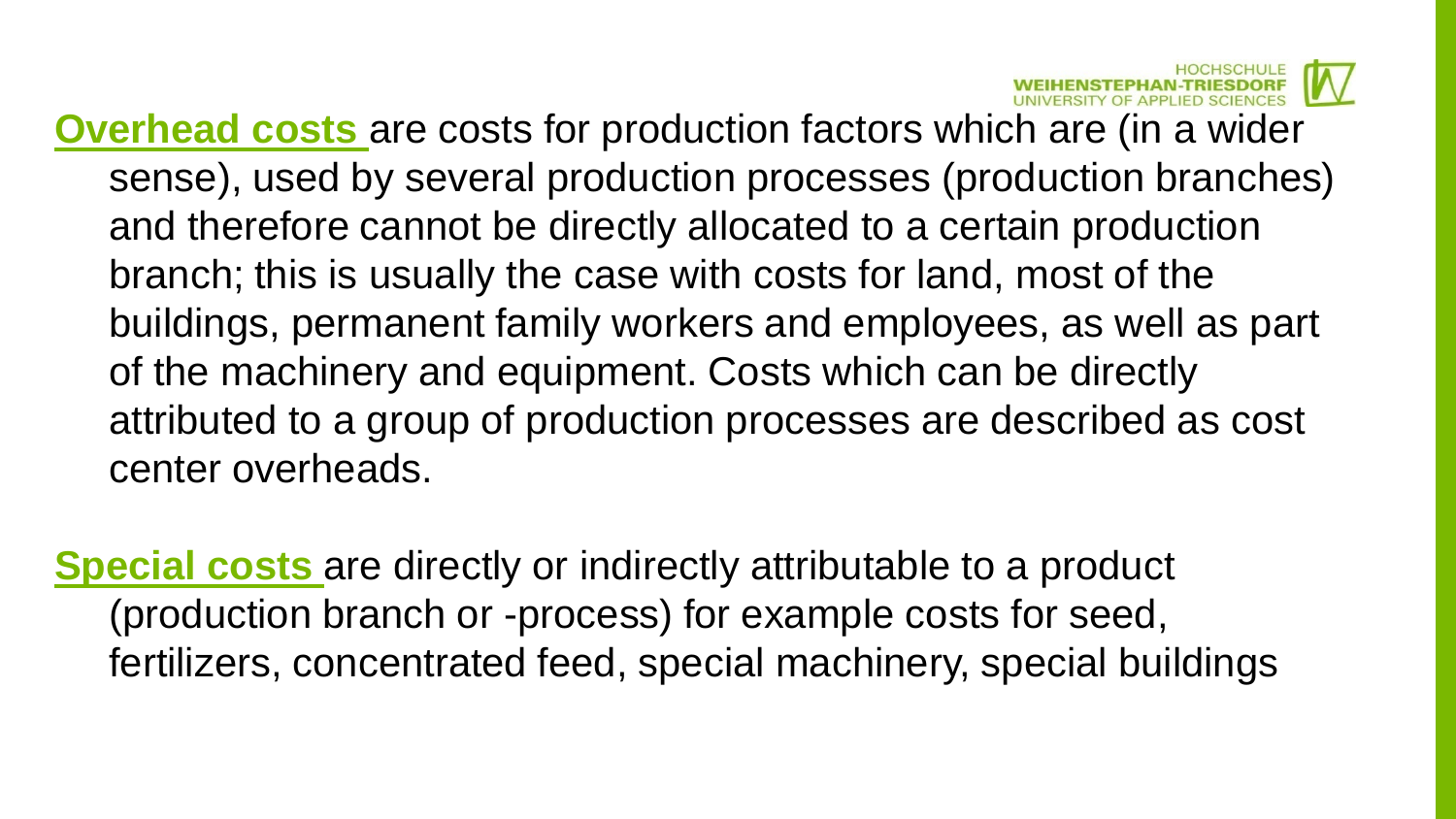

An agricultural production branch or production process causes attributable special costs and a proportionate share of overhead costs.

For the case of internal planning calculations, we have opportunity costs instead of overhead costs because in many cases the production processes paid for by the overheads can be used alternatively for the production of other products, so the usage of a product usually necessitates the waiver of a profit (loss of use).